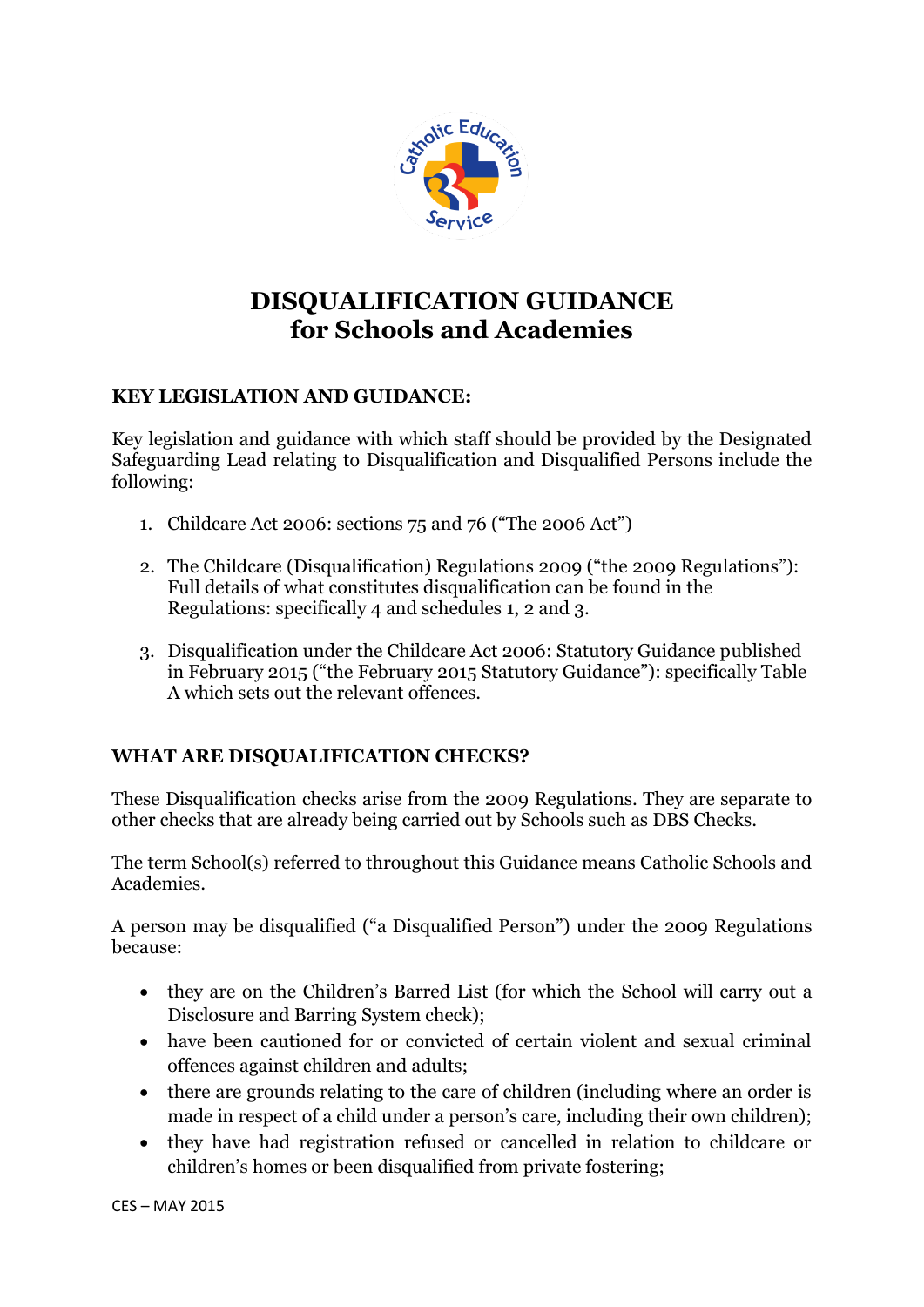they live in the same household where another person who is disqualified lives or works. This is called 'disqualification by association'.

## **WHO IS A DISQUALIFIED PERSON?**

A Disqualified Person would fall within the following categories of staff in nursery, primary or secondary school settings:

- Those who provide early years childcare (this covers the age range from birth until 1 September following a child's fifth birthday i.e. up to and including reception age). This includes education in nursery and reception classes and/or supervised activity (such as breakfast clubs, lunchtime supervision and after school care provided by the school) both during and outside of school hours for children in the early years age range.
- Those who provide later years childcare (this covers children above reception age but who have not attained the age of 8) in nursery, primary or secondary school). This does not include education or supervised activity for children above reception age during school hours but it does include before school settings such as breakfast clubs and after school provision;
- Those who are directly concerned in the management of such childcare.

It is a criminal offence for Schools to continue to employ knowingly a Disqualified Person

It is a criminal offence for a Disqualified Person to be involved in childcare in any of the categories set out above.

Paragraph 9 of the February 2015 Statutory Guidance makes clear that staff such as caretakers, cleaners, drivers, transport escorts, catering and office staff are not employed to directly provide childcare and are therefore not covered by the legislation.

Paragraph 17 of the February 2015 Statutory Guidance specifies that volunteers and casual workers come within the scope of the legislation if they are directly concerned with the management of childcare provision or work on a regular basis in relevant childcare.

You should also note that the School Governance (Constitution) (England) Regulations 2012 provide that a person is disqualified from holding or continuing to hold office as a governor if they are disqualified from registration under the 2006 Act

In the case of workers that are supplied by an agency or third party organisation, schools should ensure that the agency or organisation has carried out the relevant checks.

CES – MAY 2015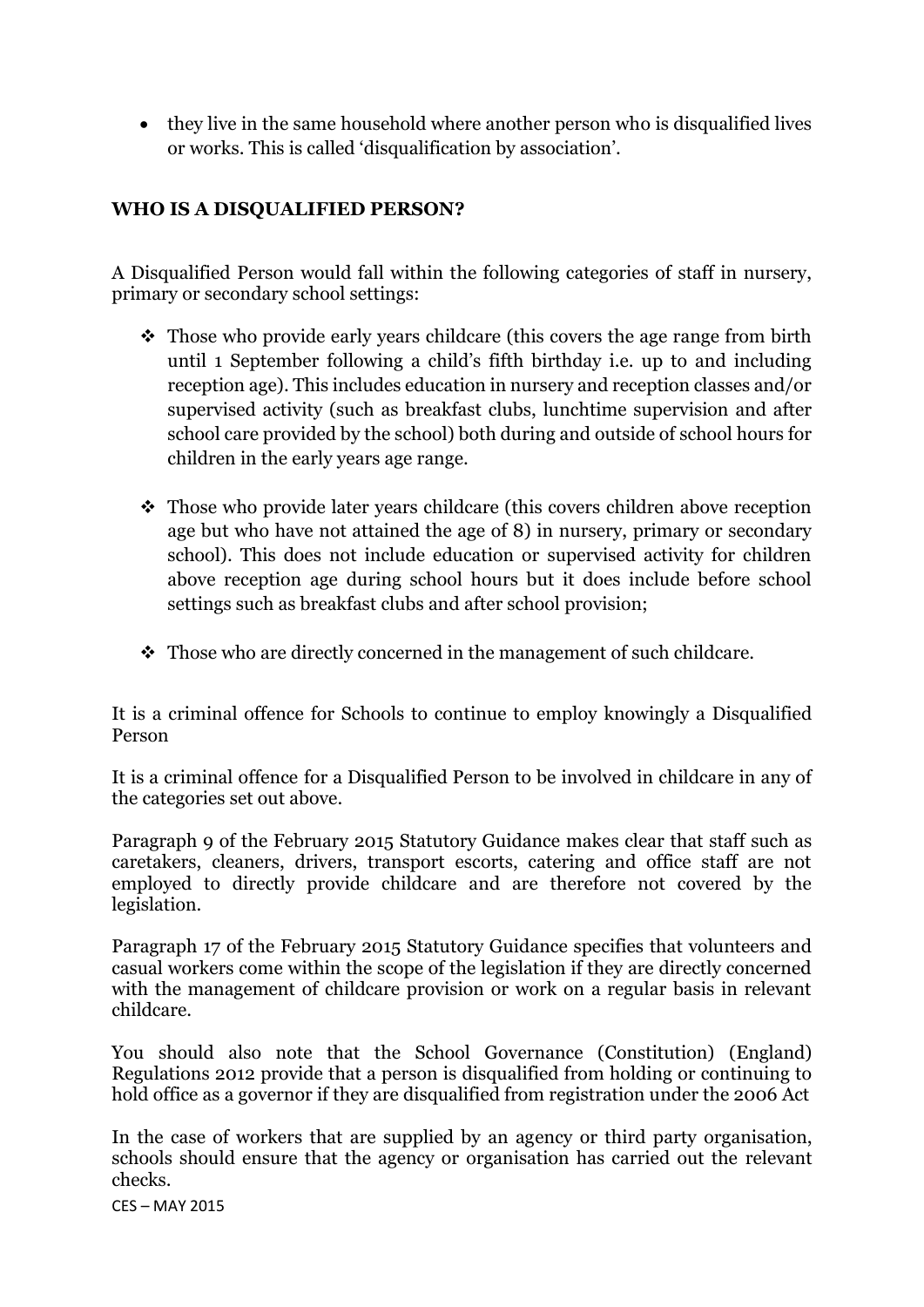#### **HOW SHOULD YOUR SCHOOL NOTIFY STAFF?**

Paragraph 20 of the February 2015 Statutory Guidance states that: '*Schools must make these staff aware of what information will be required of them and how it will be used to make decisions about disqualification. Schools are free to decide how to bring these requirements to the attention of their staff. As a means of making staff aware of their duty to provide such information, they may for example choose to include a section in the school's safeguarding policy, or another policy document, or by means of an addition to new staff members' contracts of employment. Schools should draw this guidance to the attention of their staff and the information provided by Ofsted referenced in this guidance.'*

Paragraph 21 continues*: In addition to ensuring staff are made aware of the relevant legislation, schools need to take steps to gather sufficient and accurate information about whether any member of staff in a relevant childcare setting is disqualified by association. It is not necessary for schools to ask staff to complete a selfdeclaration form to obtain this information and about whether a staff member is disqualified.*

### **ACTION TO BE TAKEN BY YOUR SCHOOL**

- Schools should have already appointed a Designated Safeguarding Lead in compliance with updated Statutory Guidance: Keeping Children Safe in Education published in March 2015 paragraph 36.
- Schools should print the Schedules to the 2009 Regulations (which detail the disqualification orders, offences etc) and make these available for staff
- Schools should print the relevant offences are set out in Table A of The February 2015 Statutory Guidance and make these available for staff
- Schools should ask all staff (including those who are absent from work) to acknowledge that they have read and understood the Disqualification Policy. The Disqualification Policy should be incorporated into the School policy and procedures.
- The Statutory Guidance provides that: *Schools that choose to add information pertaining to disqualification into their policies should alert all staff to the addition, for example via a staff bulletin or an e-mail.*
- The Disqualification Policy sets out the ongoing obligation to disclose to the School if they are or become a Disqualified Person.
- Schools should remind staff of this obligation on a regular basis, for instance, by reminding staff of the Disqualification Policy at annual safeguarding training and/or by way of an annual staff bulletin or email and/or at any point a staff member changes jobs.